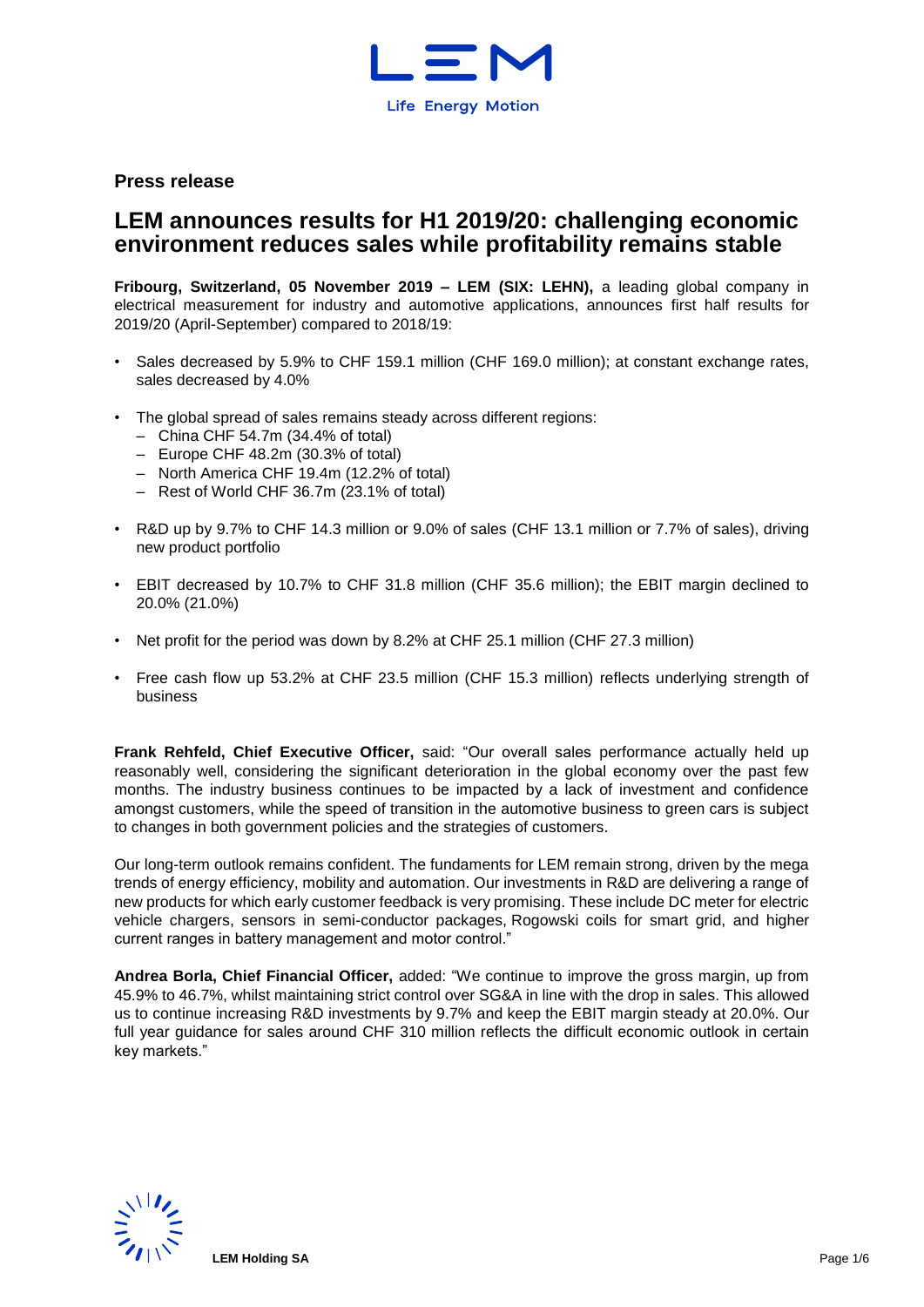

#### **Industry segment: mixed performance**

H1 sales in the Industry segment totalled CHF 123.9 million, down 5.8%. At constant exchange rates, sales decreased by 3.6%. H1 last year was comparatively strong but since then global economic uncertainty means that customers are reluctant to invest, and this is particularly felt in our drives business. Sales increased by 1.7% in China, but decreased by 10.5% in Europe, by 6.2% in North America and by 7.7% in Rest of World.

| in CHF millions       | 2019/20 | 2018/19 |           | <b>Change Comments</b>                                                                                     |
|-----------------------|---------|---------|-----------|------------------------------------------------------------------------------------------------------------|
| <b>Businesses</b>     |         |         |           |                                                                                                            |
| <b>Drives</b>         | 51.2    | 61.1    | $-16.1\%$ | Global reluctance to invest in production such<br>as welding and robotics<br>China & Japan sluggish demand |
| Renewable<br>Energy   | 40.7    | 39.1    | +4.0%     | Strongest in China, India & Japan<br>Europe solid performance                                              |
| Traction              | 26.5    | 25.4    | $+4.2%$   | Investments helped by government policies<br>Growth in China, India & Asia                                 |
| High precision        | 5.6     | 6.0     | $-6.5%$   | Market fundamentals remain good<br>Adoption of new products subject to<br>investment confidence            |
| <b>Total Industry</b> | 123.9   | 131.6   | $-5.8%$   |                                                                                                            |

#### **Automotive segment: China slow down offset by Europe, Japan and Korea**

H1 sales in the Automotive segment totalled CHF 35.1 million, a decline of 6.1%. At constant exchange rates, sales decreased by 5.2%. Sales in our green car business now accounts for 73.6% of Automotive sales, up from 66.5% a year ago, while our conventional car 12 volt battery business is declining as expected. Sales in China suffer in comparison with H1 last year due to recent changes in government policies and car launches, but in the long run we remain confident about the world's largest market for green cars. Europe is benefiting from launches for new electric or hybrid vehicles, Korea is benefiting from demand for fuel cells and Japan is growing well due to motor control applications, while the US is transitioning from old technology at a slower rate. Sales dropped by 18.9% in China and by 32.0% in North America, while they performed strongly both in Europe and Rest of World, up by 21.4% and 39.0% respectively.

| in CHF millions         | 2019/20 | 2018/19 |           | <b>Change Comments</b>                                                                                                                                                   |
|-------------------------|---------|---------|-----------|--------------------------------------------------------------------------------------------------------------------------------------------------------------------------|
| <b>Businesses</b>       |         |         |           |                                                                                                                                                                          |
| Green                   | 25.9    | 24.9    | +4.0%     | China influenced by policies, weaker<br>economy, and insourcing by Tier 1 suppliers<br>• New motor control, battery management and<br>charging system products developed |
| Conventional            | 9.3     | 12.5    | $-26.1\%$ | US passenger car sales continue to fall<br>Old sensor technology being replaced as<br>anticipated                                                                        |
| <b>Total Automotive</b> | 35.1    | 37.4    | $-6.1%$   |                                                                                                                                                                          |

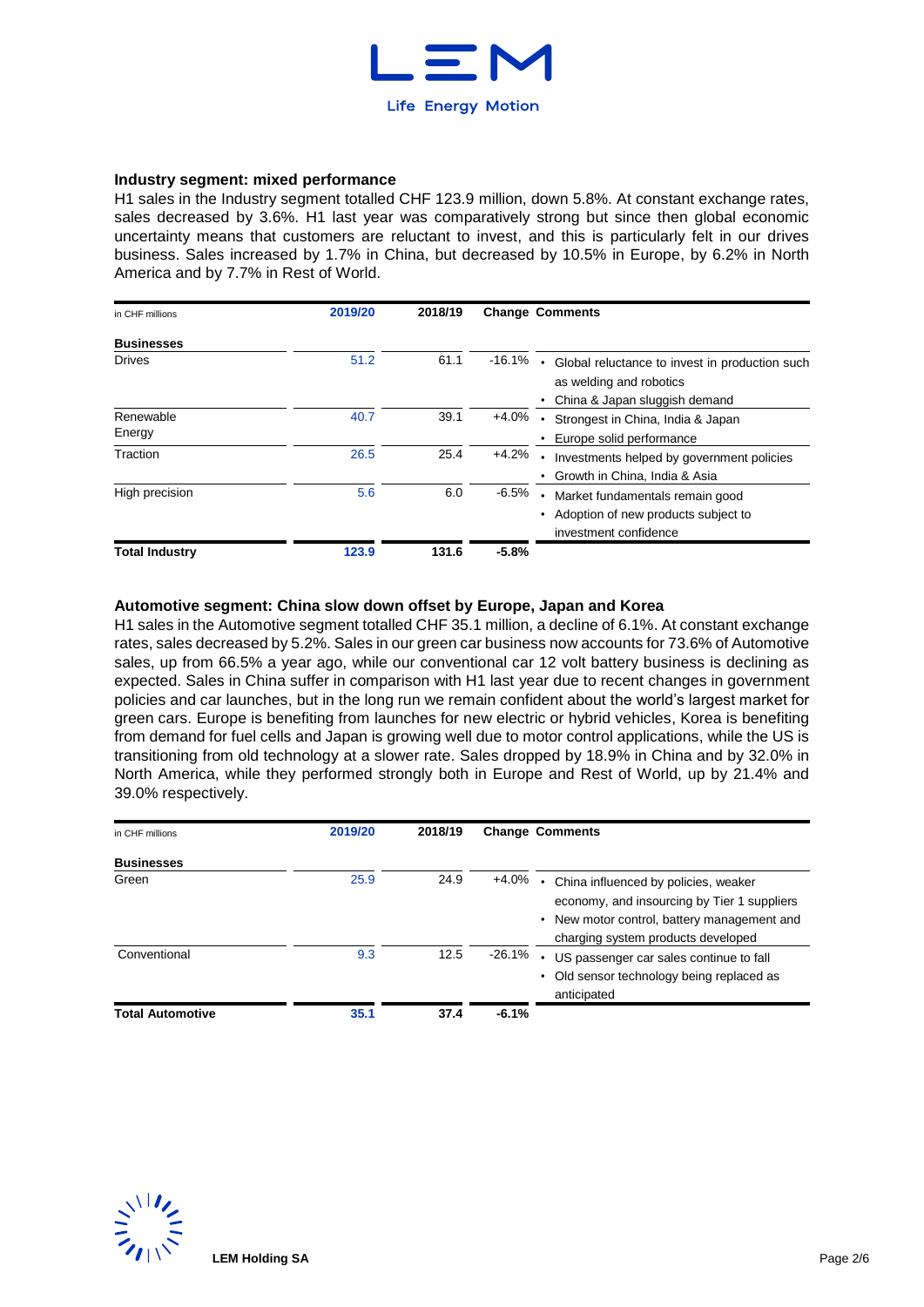

#### **Profitability remains steady**

Gross profit for the half year fell by 4.2% to CHF 74.3 million, although the gross margin reached 46.7%, which is 80 basis points higher than the same period last year. We continued to shift production to cost-effective locations, and executed various efficiency programs.

We remain vigilant with overheads, and reduced SG&A costs in line with the drop in sales to CHF 28.3 million (CHF 29.1 million). We continue with our long-term investment in future applications and increased R&D investments by 9.7% to CHF 14.3 million (CHF 13.1 million), or 9.0% of sales (7.7%). EBIT dropped by 10.7% to CHF 31.8 million (CHF 35.6 million), due to the decline in revenues partially offset by the increase in gross margin. Our EBIT margin was down at 20.0% (21.0%).

We posted a net profit for the half year of CHF 25.1 million, down 8.2% from CHF 27.3 million last year, reflecting the decline in EBIT, partially offset by lower taxes from the confirmed status of our China operations as a High New Technology Enterprise. The net profit margin was down at 15.8% compared with 16.2%.

#### **Prudent outlook**

Recent global economic data for purchasing, manufacturing and trade, suggest that certain key markets are on the cusp of a recession. This environment will continue to impact LEM's top line sales performance for the coming months, although we expect the second half of 2019/20 to be in line with our sales performance in the same period of last year.

For the full financial year 2019/20, the company expects sales of around CHF 310 million compared with CHF 321.6 million for the full financial year 2018/19. LEM expects its EBIT margin to remain close to 20%.

#### **Simplification of Swiss legal structure**

In order to reduce complexity and simplify the internal processes, we plan to:

- Sell technical IP from LEM Intellectual Property SA based in Fribourg to LEM International SA based in Geneva. We expect a positive tax impact on the consolidated income statement 2019/20 of around CHF 13 million
- Merge LEM International SA and LEM Switzerland SA on 30 June 2020
- Submit a proposal to the next Annual General Meeting of Shareholders to move LEM Holding SA from Fribourg to Geneva

#### **Webcast and Financial Half Year Report**

Frank Rehfeld, CEO, and Andrea Borla, CFO, will provide a detailed presentation of the half year 2019/20 results today at 10:00 CET at a media and investor community webcast.

#### Listen to live webcast

<https://78449.choruscall.com/dataconf/productusers/lem/mediaframe/32760/indexl.html>

The Financial Half Year Report and webcast slides are available in the Investor Relations section of the LEM website [\(www.lem.com/en/investors\)](http://www.lem.com/en/investors), where the webcast will later also be archived.

#### **Dial-In Numbers**

Switzerland & Europe: +41 (0)58 310 50 00 UK: +44 (0) 207 107 06 13 USA: +1 (1) 631 570 56 13 Other countries: [https://media.choruscall.ch/documents/Attended\\_DI\\_numbers.pdf](https://media.choruscall.ch/documents/Attended_DI_numbers.pdf)

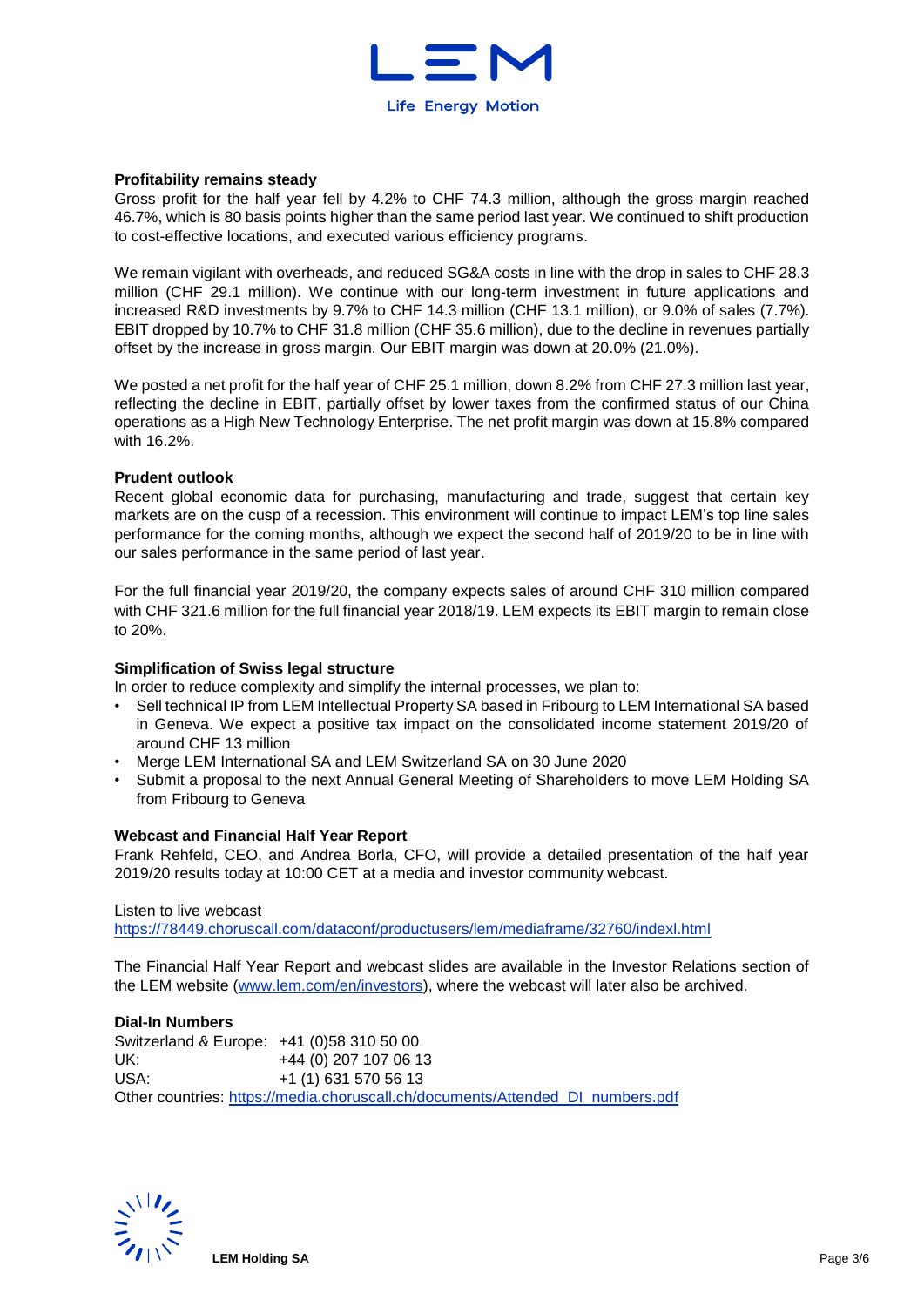

### **Financial calendar**

| The financial year runs from 1 April to 31 March |                                                                       |
|--------------------------------------------------|-----------------------------------------------------------------------|
| 5 November 2019                                  | Half year results 2019/20                                             |
| 31 January 2020                                  | 9 months results 2019/20                                              |
| 19 May 2020                                      | Full year results 2019/20                                             |
| 9 June 2020                                      | Annual General Meeting of Shareholders for the financial year 2019/20 |
| 16 June 2020                                     | Dividend ex-date                                                      |
| 18 June 2020                                     | Dividend payment date                                                 |

#### **LEM – Life Energy Motion**

A leading company in electrical measurement, LEM engineers the best solutions for energy and mobility, ensuring that our customers' systems are optimized, reliable and safe.

Our 1,500 people in over 15 countries transform technology potential into powerful answers. We develop and recruit the best global talent, working at the forefront of mega trends such as renewable energy, mobility, automation and digitization.

With innovative electrical solutions, we are helping our customers and society accelerate the transition to a sustainable future.

Listed on the SIX Swiss Exchange since 1986, the company's ticker symbol is LEHN. [www.lem.com](http://www.lem.com/) 

**For further information please contact** Andrea Borla (CFO) Phone: +41 22 706 1250 Email: [investor@lem.com](mailto:investor@lem.com) 

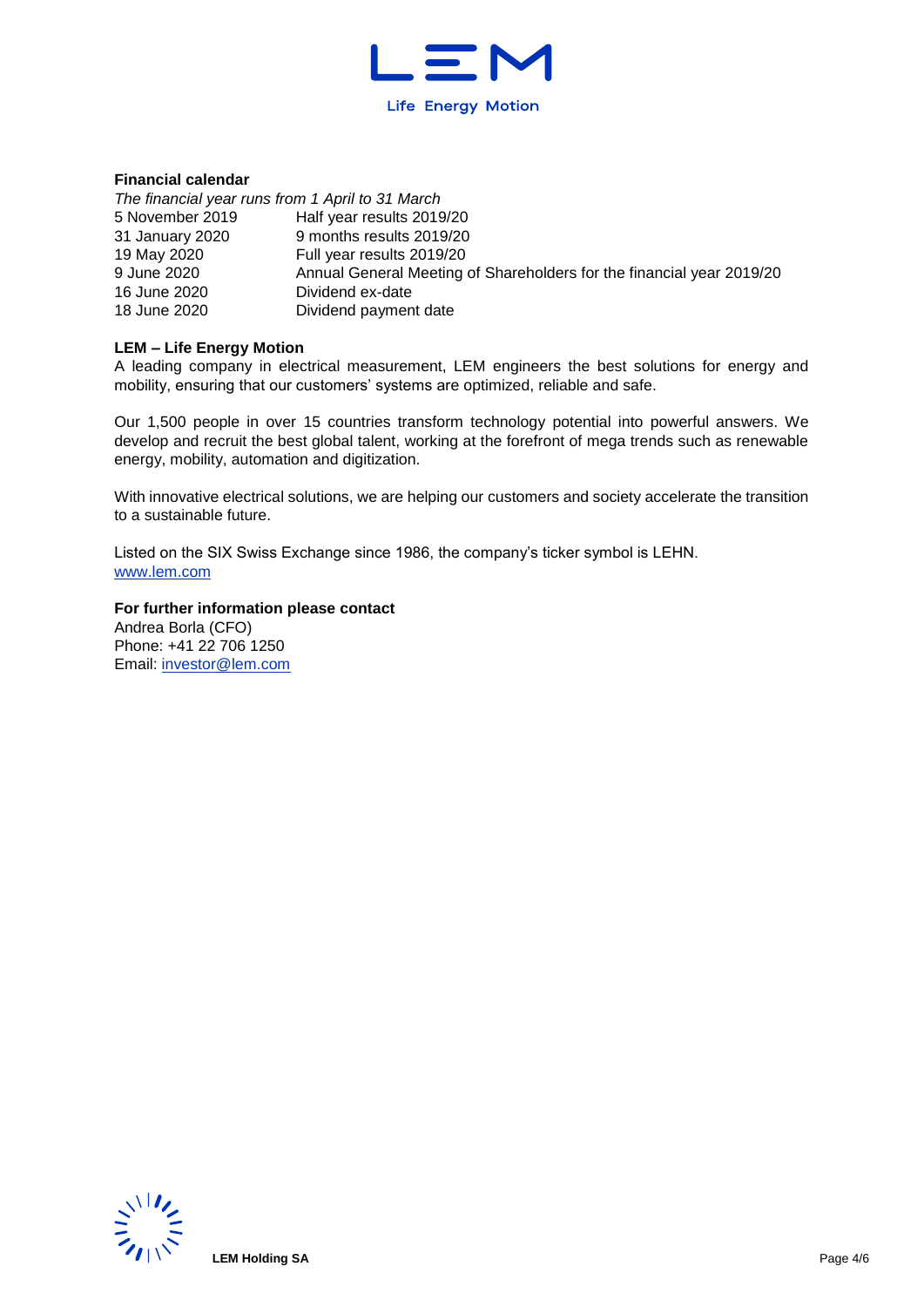

## **Appendix**

### **Consolidated income statement**

|                                | <b>April to September</b> |          |          |  |  |  |  |  |
|--------------------------------|---------------------------|----------|----------|--|--|--|--|--|
| In CHF thousands               | 2019/20                   | 2018/19  | Change   |  |  |  |  |  |
| <b>Sales</b>                   | 159'054                   | 168'982  | $-5.9%$  |  |  |  |  |  |
| Cost of goods sold             | (84'722)                  | (91'375) |          |  |  |  |  |  |
| Gross margin                   | 74'333                    | 77'607   | $-4.2%$  |  |  |  |  |  |
| Gross margin (in %)            | 46.7%                     | 45.9%    |          |  |  |  |  |  |
| Sales expense                  | (14'581)                  | (15'296) |          |  |  |  |  |  |
| Administration expense         | (13'747)                  | (13'824) |          |  |  |  |  |  |
| Research & development expense | (14'334)                  | (13'067) |          |  |  |  |  |  |
| Other expense                  | (0)                       | 0        |          |  |  |  |  |  |
| Other income                   | 90                        | 133      |          |  |  |  |  |  |
| <b>EBIT</b>                    | 31'762                    | 35'553   | $-10.7%$ |  |  |  |  |  |
| EBIT margin (in %)             | 20.0%                     | 21.0%    |          |  |  |  |  |  |
| Financial expense              | (357)                     | (112)    |          |  |  |  |  |  |
| Financial income               | 108                       | 55       |          |  |  |  |  |  |
| Foreign exchange effect        | (1'189)                   | (1'047)  |          |  |  |  |  |  |
| <b>Profit before taxes</b>     | 30'323                    | 34'449   | $-12.0%$ |  |  |  |  |  |
| Income taxes                   | (5'233)                   | (7'120)  |          |  |  |  |  |  |
| Net profit of the period       | 25'089                    | 27'329   | $-8.2%$  |  |  |  |  |  |
| Net profit margin (in %)       | 15.8%                     | 16.2%    |          |  |  |  |  |  |